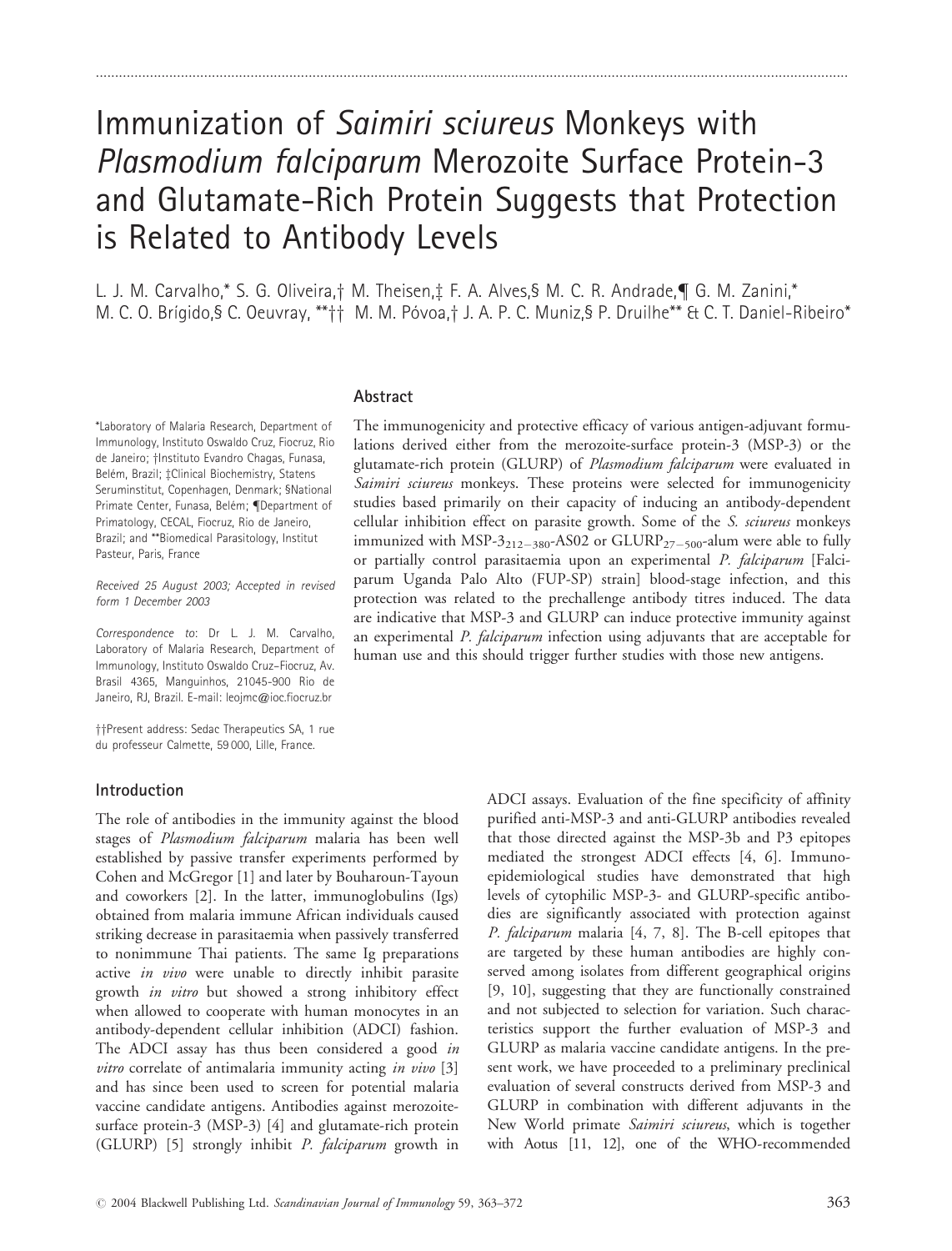primate models for malaria research [13, 14]. The first goal was to assess in comparative manner the immunogenicity of various antigen-adjuvant formulations, and the second goal was to gather a preliminary indication of the possible protection induced upon falciparum challenge.

# Materials and methods

Antigens and formulations. Seven different antigenadjuvant combinations were tested in this work (six with MSP-3 and one with GLURP). The recombinant protein DG210 [4], covering the central nonrepetitive region of MSP-3 (amino acids 193–257), was used in combination with incomplete Freund's adjuvant (IFA) (Sigma Chemical Co., St. Louis, MO, USA). The small MSP-3b peptide (aa 211–237), representing a major T- and B-cell epitope within the DG210 protein, was presented as an eightbranch multiple antigen peptide (MAP) construct without adjuvant or as the monomer in combination with IFA. A recombinant protein covering the nonpolymorphic carboxyterminal region of the MSP-3 protein (aa 212–380) was used in combination with AS02 (formerly SBAS2 – Glaxo SmithKline, Rixensart, Belgium), Montanide ISA720 (Seppic, Paris, France) or Ribi adjuvants. The recombinant protein R0, covering the nonrepetitive conserved amino terminal region of GLURP (aa 27–500) was supplemented with Al(OH)<sub>3</sub> (alum) (Superfos Biosector, Vaerloese, Denmark).

The nonrepetitive  $glurp_{79-1500}$  5'-region was amplified with the primers 5'-AAA AGA TCT ACA AGT GAG AAT AGA AAT AAA C (nucleotides 79–100) and 5'-AAA AGA TCT TGC TTC ATG CTC GCT TTT TTC CGA T (nucleotides 1500–1476) [counting from A in the ATG start codon of M59706], and the  $msp3_{628-1140}$  3'-region was amplified with the primers 5'-AAA AGA TCT AAA GCA AAA GAA GCT TCT AGT TAT GAT TAT (nucleotides 628–657) and 5'-AAA AGA TCT TTA ATG ATT TTT AAA ATA TTT GGA TAA (nucleotides 1143–1117) [counting from A in the ATG start codon of L07944] using DNA from Falciparum Vietnam Oak-Knoll (FVO) strain as template [10]. All amplifications were carried out for 30 cycles with denaturation at  $94^{\circ}$ C for 1 min, annealing at  $45^{\circ}$ C for 1 min and extension at  $72^{\circ}$ C for 1 min using Taq polymerase. Polymerase chain reaction fragments were digested with BglII (underlined) and cloned into the expression plasmid pMCT3 [15] cut with BglII, yielding plasmids pMST83 and pMST72, respectively. The GLURP<sub>27-500</sub> and MSP- $3_{212-380}$ regions are each fused to a stretch of six his-residues allowing purification by metal ion affinity chromatography on a  $Ni<sup>2+</sup>$ column, as described previously [15].

Animals. In the immunization experiments 1 and 2 (see below), 15 wild-captured adult Saimiri sciureus monkeys trapped in the Marajo island, at the mouth of the Amazon River, and kept at the National Primate Center/Funasa,

Belém, Brazil, were used. Upon arrival in the primate centre, nearly 100 monkeys were quarantined and a check up was performed, with evaluation of standard haematological and biochemical parameters and search for parasitic infections, including malaria (thick and thin blood-film examination and immunofluorescence for P. brasilianum and P. falciparum). Many individuals presented intestinal and/or blood (microfilaria) parasites; all were negative for *Plasmodium* species. All monkeys received antiparasitic treatment (Ivermectin 1 mg/kg) during quarantine and yearly thereafter, and stools were periodically examined (each 3 months). After quarantine, animals stayed at least 6 months in the colony before proceeding to experimentation, and at that time and thereafter, no intestinal or blood parasites were found in the 15 animals selected for experimentation. Seven individuals randomly selected from the colony were karyotyped (Dr Julio Cesar Pieczarka, Department of Genetics, Federal University of Para, Brazil). All presented  $2n = 44$  chromosomes, with seven acrocentric pairs (karyotype 14–7). Given the morphotype, karyotype and geographical origin, the individuals were classified as Saimiri sciureus sciureus [16, 17]. Nine male (weighing  $835-920$  g) and six female (weighing 530–600 g) individuals were distributed in five groups of immunization and one control group (one female in each group). All animals were adults, but precise determination of age was not possible. In the immunization experiment 3, six captive-born adult Saimiri sciureus sciureus monkeys were used, obtained from the colony established at the Department of Primatology/CECAL/Fiocruz, Rio de Janeiro, Brazil. All individuals were male, weighing 720–860 g and aging 3–8 years old at the beginning of the experiment. In Belém and Rio de Janeiro, animals were splenectomized at least 2 months before first immunization injection. Splenectomy is necessary to allow the development of reproducible parasitaemia in Saimiri infected with the FUP-SP strain of *P. falciparum* (see below). The use of these animals was made in compliance with the institutional policies, and the Fiocruz Ethical Committee for Animal Experimentation approved the described protocols.

Immunization protocols. Protocols were designed to gather a preliminary assessment of: 1) safety and immunogenicity of the formulations; 2) lifespan of antibodies and induction of immunological memory and 3) protective efficacy upon experimental P. falciparum challenge infection. Given the second aspect, a long follow-up with intermittent booster injections was performed (Fig. 1). In all cases, a final volume of  $500 \mu l$  containing  $100 \mu g$  of each antigen thoroughly mixed with the respective adjuvant was administered subcutaneously in four different points in the shaved back of the animals. Nonhuman primates are a scarce resource for research work; hence we decided to perform a preliminary assessment of several antigen-adjuvant formulations in small number of Saimiri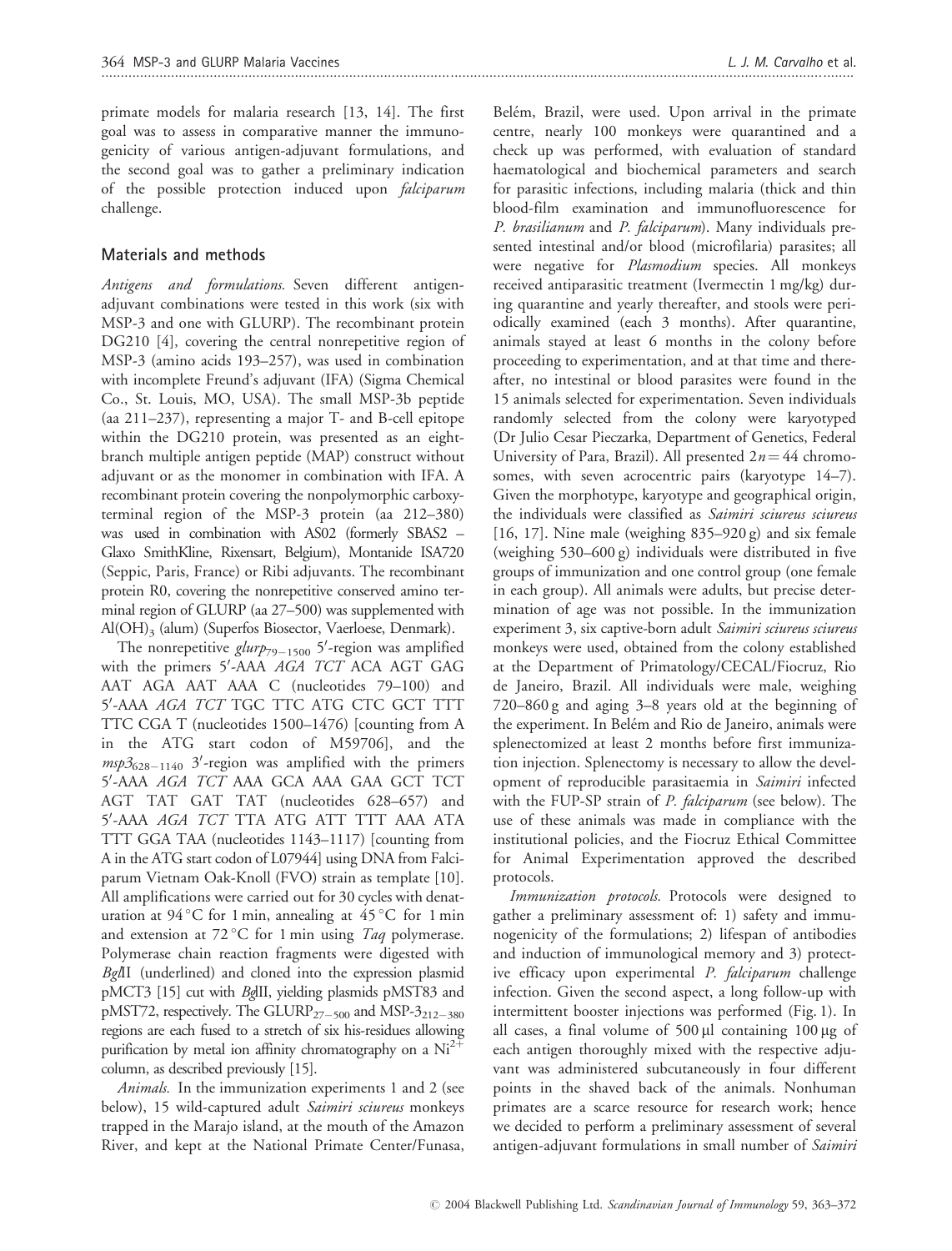

so as to select the most promising ones for larger future studies. Three separate immunization experiments were performed. Experiment 1: six monkeys received either DG210-IFA (three monkeys) or  $GLURP_{27-500}$ -alum (three monkeys). Experiment 2: seven monkeys received MSP- $3_{212-380}$  in combination with AS02 (two monkeys), Montanide ISA720 (three monkeys) or Ribi (two monkeys). The animals immunized with Ribi adjuvant were not challenged because this formulation was found to be ineffective in stimulating an antibody response against MSP-3. Ten of 11 remaining monkeys (one from the DG210-IFA group died) from experiments 1 and 2 were challenged at the same time, 3 weeks after a final boost injection (see below). *Experiment 3*: three monkeys received three injections of MAP-MSP-3b. As in the case of MSP- $3_{212-380}$ -Ribi, MAP-MSP-3b was found to be ineffective in stimulating an antibody response against MSP-3, and these monkeys received, 5 months later, the first of three injections of MSP-3b-IFA, and 18 months after the third injection, they received one injection of MSP- $3_{212-380}$ -AS02 and were challenged 4 weeks later (Fig. 1E). The reason for switching to this formulation was that its efficacy had been shown in the challenge experiment 1 (see Results). Moreover, AS02 adjuvant has recently undergone clinical trials and is expected to be permitted for use in humans. Just before and 3–4 weeks after each immunization injection, haematological parameters were evaluated, monkeys were weighed, and the sites of injection were examined to search for local adverse reactions.

Challenge infections. The FUP-SP strain of P. falciparum (a kind gift of Dr Thierry Fandeur, Institut Pasteur of



Time after first injection (weeks)

French Guiana – IPG) was used in the challenge experiments. This strain was adapted to splenectomized Saimiri sciureus in the late 1970s [18]. After nearly 100 serial passages, this strain has become highly virulent for naïve splenectomized animals, which develop fast rising parasitaemia consistently requiring drug treatment [13, 19–21], usually administered when parasitaemia reaches 20%. Lethal infection can be induced with the inoculation of less than 100 parasitized red blood cells (pRBCs) (T. Fandeur, personal communication). This model has been well established and was found to be highly reproducible in the host/parasite combination used in the present work (splenectomized Saimiri sciureus karyotype 14–7/P. falciparum FUP-SP).

In the immunization experiments 1 and 2, the 10 immunized Saimiri monkeys presenting antibodies against both the immunogen and the parasite were challenged with 5000 P. falciparum (FUP-SP strain) pRBC, with the predominance of ring and young trophozoite stages, obtained from a donor monkey. Two nonimmunized naïve Saimiri monkeys were used as controls. The relatively low inoculum was chosen in view of the reported virulence of the FUP-SP strain. In the immunization experiment 3, the three monkeys receiving MSP- $3_{212-380}$ -AS02 and three naïve control monkeys were challenged with 50,000 P. falciparum pRBC of the same strain (seven passages from the original aliquot). Despite the fact that in the challenge experiment 1, the low inoculum caused, as expected, fast rising parasitaemia in the two control monkeys (see Results), the inoculum size in the challenge experiment 2 was increased one log to ascertain that the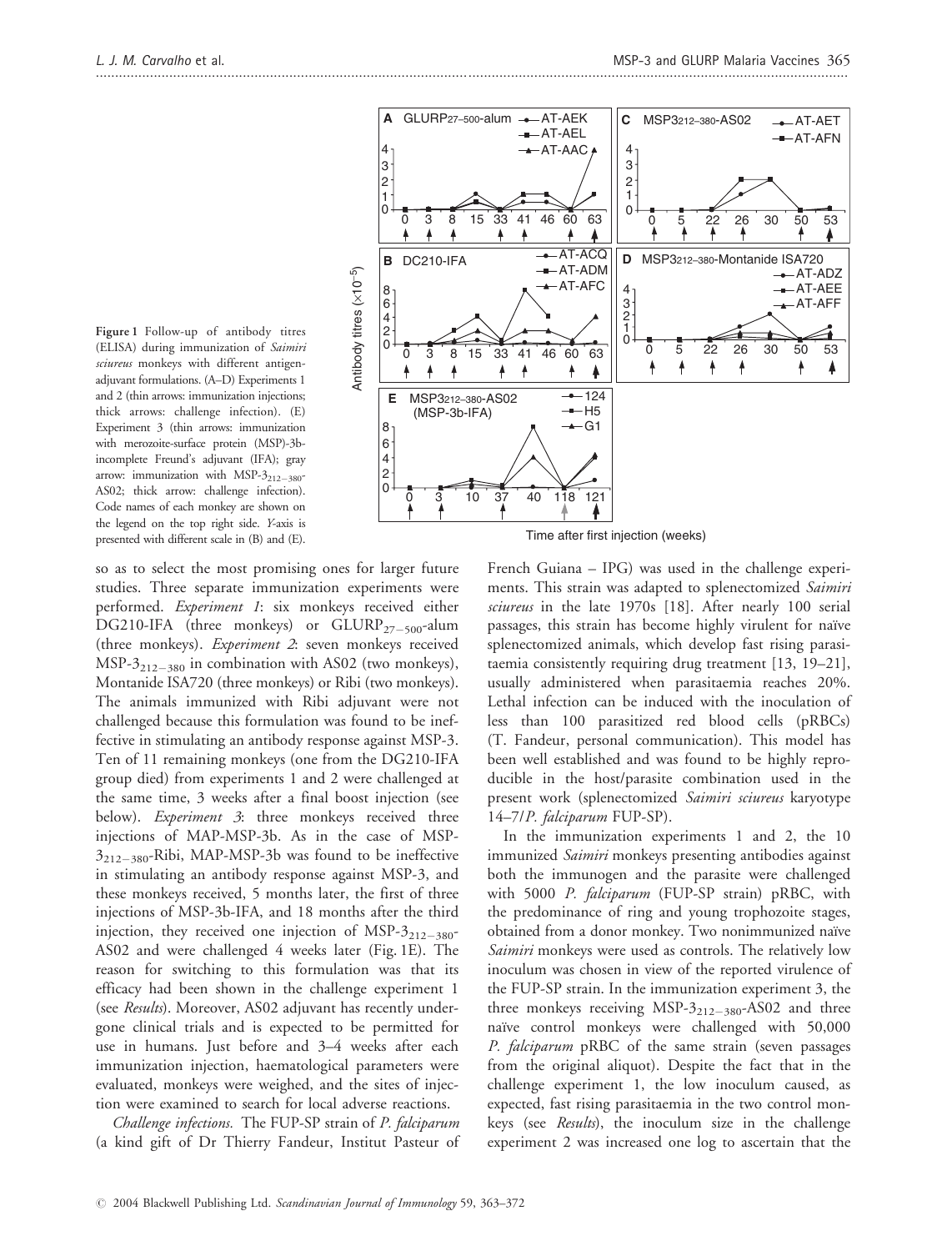apparent protection observed in the experiment 1 could be achieved using a higher inoculum. Parasites were given intravenously and parasitaemia was daily followed-up by the examination of Giemsa-stained thick and thin smears of blood obtained from the footpad. As masking procedure for determining parasitaemia, animals were assigned a different number each day, according to a random order at which they were taken from the cages for preparing the blood films, of which the microscopist was not aware. Rectal temperature was daily evaluated and haematocrit checked every 4 days. Monkeys were treated with chloroquine (three daily doses of 10 mg/kg) whenever parasitaemia reached 20% (first challenge) or 10% (second challenge) and/or when the haematocrit went below 25%. The reduced threshold of parasitaemia for treatment in the second challenge experiment was decided because in the first one some monkeys presented major falls in haematocrit.

Immunological assays. All immuno assays were performed prior to conducting challenge.

Enzyme-linked immunosorbent assay. Ninety-six-well plates (Maxisorp, Nunc, Denmark) were coated with  $1 \mu g$ / ml (MSP- $3_{212-380}$  or GLURP<sub>27-500</sub> proteins) or 2 µg/ml  $(MSP-3b$  peptide) of the test antigen,  $100 \mu l/well$  in carbonate-bicarbonate buffer (pH 9.6) overnight at  $4^{\circ}$ C. Uncoated sites were blocked with  $200 \mu l$  of phosphatebuffered saline (PBS)/0.05% Tween 20 (PBS-T) containing 3% nonfat milk for 1 h at room temperature (RT) and the wells washed three times with PBS-T. Serial dilutions of each serum sample were prepared in each plate with PBS-T/1% nonfat milk and incubated for 1 h at RT. Preimmunization serum samples and sera from nonimmunized animals were used as controls. Plates were washed three times with PBS-T and a rabbit anti-Saimiri IgG (1 : 8000) was added and the plates incubated for 1 h at RT. After washing, a goat antirabbit IgG conjugated to peroxidase (Sigma A-9169, St. Louis, MO, USA) (1 : 5000) was added and incubated for 1 h at RT. After washing, 100 µl of a solution of orthophenylediamine (OPD) in citrate-phosphate buffer (10 mg/25 ml plus 10 µl  $H_2O_2$ ) (pH 5.0) was added to each well and incubated for 30 min at RT in the dark, and then 50 µl/well of  $H_2SO_4$ 2N was used to stop the reaction. Plates were read at 492 nm in a spectrophotometer (Spectramax 250, Molecular Devices, Sunnyvale, USA). Cut-off values were defined as the mean optical density (OD) of control wells plus three standard deviations (blank subtracted).

ELISA for GLURP epitope mapping. Plates were coated with 2.5 µg/ml of Streptavidin (Sigma) in citrate-phosphate buffer (pH 5.0) overnight at  $4^{\circ}$ C. After washing with 0.5 <sup>M</sup> NaCl-PBS/T20 0.1%, the biotin-conjugated peptides P3, P4, P5, P8, P9, P10, P11 and S3, covering known B-cell epitopes within the GLURP $_{27-500}$  region [6], were added at  $1 \mu g/ml$  in  $0.37 \text{ M}$  NaCl-PBS/T20 0.1%, buffer, for 1 h at RT. After washing, serum samples diluted at  $1:200$  in  $0.7 \text{M}$  NaCl-PBS/T20  $0.1\%$  were added for 1 h at RT. Plates were washed and a rabbit anti-Saimiri IgG (1:8000) was added and the plates incubated for 1 h at RT. After washing, a goat antirabbit IgG conjugated to peroxidase (Sigma A-9169) (1 : 5000) was added and incubated for 1 h at RT. Plates were washed and development was performed as in the previous item. Results were expressed as the OD ratio between each test sample and the cut-off values (mean  $OD +$  three standard deviations of nonimmunized, noninfected Saimiri serum samples) for each peptide. The reactivity of each serum against GLURP<sub>27-500</sub> was assessed in parallel at a 1:200

Immunofluorescence antibody test. Immunofluorescence antibody test (IFAT) was performed using P. falciparum (FCR-3 strain, schizont stage) obtained from in vitro cultures synchronized with metrizamide. Serum samples were diluted in PBS, added to the slides and incubated at 37 °C for 40 min. After extensive washings in PBS, a goat antihuman IgG conjugated to fluorescein (Sigma) diluted at 1 : 250 in PBS/Evans Blue was added and the slides incubated at  $37^{\circ}$ C for 40 min and then washed, dried, mounted with a coverslip using buffered glycerin solution and read in a fluorescence microscope (Zeiss). Endpoint titres were determined on the wells giving fluorescence over the background of preimmunization serum samples.

Statistical analysis. To analyse the relationship between antibody titres and outcome of infection, an Independent-Samples T-test was used. Due to the low number of animals and the variance in antibody titres, the Levene's Test for equality of variances was applied previous to analysis. To check the hypothesis that antibody titres above a given threshold would be protective, findings were dichotomized and the Fisher Exact's Test was applied to compare samples above or below median antibody titre values (percentile 50).

## Results

dilution.

#### Immunogenicity and memory response

Among the seven antigen-adjuvant formulations tested, five were shown to be immunogenic, eliciting antibody responses (Fig. 1A–E). In all cases, the overall profile of antibody induction was similar. Titres increased mainly after the second or the third injection. There was a decrease in titres several weeks after each booster injection, but an extra dose was able to promptly stimulate a memory response, even when given several months after the previous injection. Antibody levels were variable among different groups and within each group. In addition, despite the induction of antigen-specific antibody responses reaching titres as high as 400,000 or 800,000 in enzyme-linked immunosorbent assays (ELISAs), the recognition of the native protein on the parasite as seen in IFAT was markedly lower, titres being up to 400 or 800 (Table 1). Two formulations tested (MAP-MSP-3b and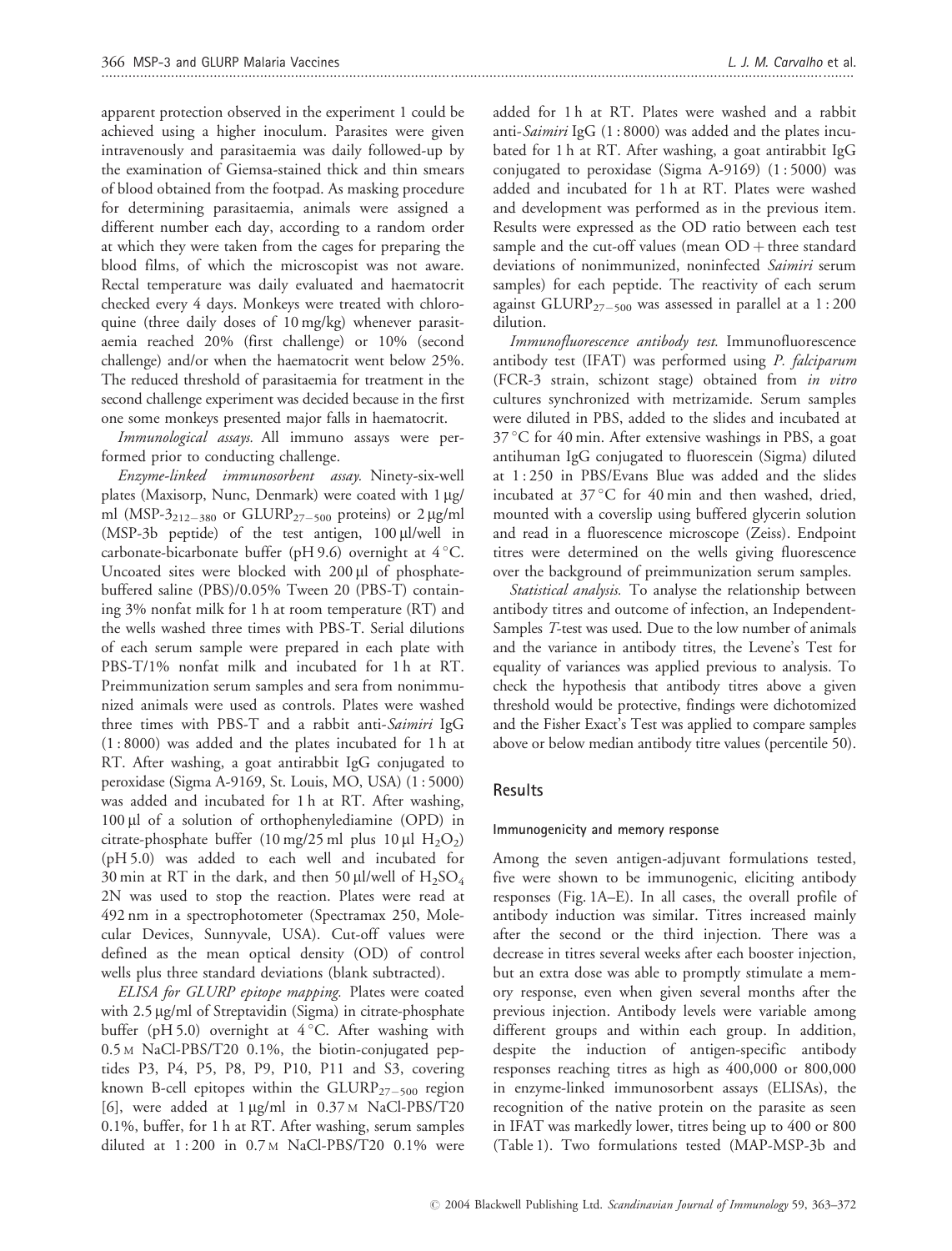|                                      |                 | Prechallenge antibody titre |          |                               |                                     | Prepatent<br>period (days) |
|--------------------------------------|-----------------|-----------------------------|----------|-------------------------------|-------------------------------------|----------------------------|
| Group                                | Saimiri<br>code | <b>ELISA</b><br><b>IFAT</b> |          | Outcome of<br>infection (day) | Peak parasitaemia<br>$\text{(day)}$ |                            |
| $GLURP_{27-500}$ -alum               | AT-AAC          | 409,600                     | 3200     | Clearance (31)                | $3.3\%$ (22)                        | 11                         |
|                                      | AT-AEK          | 102,400                     | 400      | THP (14)                      | $>20\%$                             | 07                         |
|                                      | AT-AEL          | 102,400                     | 1600     | THP (18)                      | $>20\%$                             | 11                         |
| $DG210-IFA$                          | AT-ACO          | 12,800                      | 400      | TSA (25)                      | $16\%$ (19)                         | 12                         |
|                                      | AT-AFC          | 409,600                     | 1600     | TSA (22)                      | $4\%$ (22)                          | 09                         |
| $MSP-3_{212-380} - AS02$             | AT-AET          | 12,800                      | 50       | THP (28)                      | $>20\%$ (28)                        | 18                         |
|                                      | AT-AFN          | 12,800                      | 400      | No infection                  | 0%                                  | $\overline{\phantom{0}}$   |
| $MSP-3212-380$ -Montanide ISA720     | AT-ADZ          | 102,400                     | 400      | TSA (25)                      | 19% (24)                            | 18                         |
|                                      | AT-AEE          | 25,600                      | 200      | THP (21)                      | $>20\%$                             | 14                         |
|                                      | AT-AFF          | 51,200                      | 400      | TSA (22)                      | $16\%$ (22)                         | 11                         |
| Nonimmunized controls                | AT-AGA          | negative                    | negative | THP (16)                      | $>20\%$                             | 10                         |
|                                      | $AT-AGG$        | negative                    | negative | THP (21)                      | $>20\%$                             | 12                         |
| $MSP-3_{212-380}$ -AS02 (MSP-3b-IFA) | 124             | 102,400                     | 50       | TSA (27)                      | $6.7\%$ (22)                        | 10                         |
|                                      | G1              | 409,600                     | 800      | Clearance (30)                | $4.5\%$ (22)                        | 10                         |
|                                      | H <sub>5</sub>  | 409,600                     | 800      | Clearance (30)                | $2.4\%$ (22)                        | 09                         |
| Nonimmunized controls                | 41              | negative                    | negative | THP (15)                      | $>10\%$                             | 07                         |
|                                      | H13             | negative                    | negative | TSA (25)                      | 7.2(23)                             | 08                         |
|                                      | H17             | negative                    | negative | THP (18)                      | $>10\%$                             | 07                         |

Table 1 Individual antibody titres obtained after immunization of Saimiri sciureus with MSP-3 or GLURP-derived formulations and just before challenge infection with Plasmodium falciparum, and their relationship with outcome of infection, peak parasitaemia and prepatent period

MSP-3, merozoite-surface protein-3; GLURP, glutamate-rich protein; ELISA, enzyme-linked immunosorbent assay; IFA, incomplete Freund's adjuvant; IFAT, Immunofluorescence antibody test; THP, treated for high parasitaemia; TSA, treated because of the development of severe anaemia.

 $MSP-3<sub>212-380</sub>$ -Ribi) failed to induce specific antibodies in Saimiri, but the same antigens were shown to be immunogenic when prepared in combination with other adjuvants: MSP-3b-IFA, MSP- $3_{212-380}$ -AS02, or MSP- $3_{212-380}$ -Montanide ISA720.

pool of sera from Saimiri poly-infected with P. falciparum [pooled immune serum (PIS)] also showed a broader spectrum of reactivity, yet with stronger reactivity with P5 and P11.

#### Epitope mapping of  $GLURP_{27-500}$ -immunized Saimiri sera

Prechallenge serum samples from two of the three  $GLURP_{27-500}$ -immunized *Saimiri* showed a strong reactivity with the peptide P11 and/or peptide P5 (Table 2); serum of the third *Saimiri* – the one with highest anti- $GLURP_{27-500}$  and antiparasite antibody titres – showed a broader spectrum of reactivity, recognizing most of the peptides, but also with a stronger reactivity with P11. A

Table 2  $GLURP_{27-500}$  epitope mapping: reactivity in ELISA of serum samples (diluted at  $1:200$ ) from  $GLURP_{27-500}$ -immunized (AT-AEK, AT-AEL and AT-AAC) or immune (PIS) Saimiri sciureus against peptides covering the  $GLURP_{27-500}$  protein

|                                             |  | Reactivity against |  |  |  |  |                                                          |
|---------------------------------------------|--|--------------------|--|--|--|--|----------------------------------------------------------|
|                                             |  |                    |  |  |  |  | Sample P3 P4 P5 P8 P9 P10 P11 S3 GLURP <sub>27-500</sub> |
| $AT-AEK$ - $-$ 10.4 - - - 2.1 1.7 40.3      |  |                    |  |  |  |  |                                                          |
| $AT-AEL = - - - - - -$                      |  |                    |  |  |  |  | $13.3 - 46.8$                                            |
| AT-AAC 1.7 1.8 2.3 1.5 1.3 1.8 8.1 1.4 42.0 |  |                    |  |  |  |  |                                                          |
| PIS $1.4 - 8.2 + 4.7 - - 8.9 - 44.3$        |  |                    |  |  |  |  |                                                          |

Results are expressed as the optical density ratio between each test sample and the cut-off values for each peptide. Reactivity against  $GLURP_{27-500}$ is shown as reference (although direct comparison is not fair because of the difference in the ELISA protocols). GLURP, glutamate-rich protein; ELISA, enzyme-linked immunosorbent assay; PIS, pooled immune serum.

### Safety

All monkeys that received the IFA (with DG210 or MSP-3b) developed local inflammatory reaction at the injection site, with swelling and in some cases limited areas of skin necrosis. Reactions were observed mainly after the second injection, and increased in size and severity with additional doses. Size of lesions varied considerably, the largest recorded being  $2.1 \times 1.4$  cm. One of three Saimiri receiving  $MSP-3_{212-380}$ -Montanide ISA720 developed a similar but less severe reaction, the area affected being smaller without necrosis, which was observed only after the final prechallenge booster dose. Local reactions were not observed in the monkeys immunized with the  $GLURP_{27-500}$ -alum,  $MSP-3_{212-380}$ -AS02 or MSP- $3_{212-380}$ -Ribi. Following immunizations, no major changes in weight or haematological parameters were observed.

### Challenge infections

In the challenge experiments, three different outcomes were defined: 1) clearance of infection; 2) treatment for severe anaemia (while parasitaemia below the threshold for treatment) and 3) treatment for hyperparasitaemia.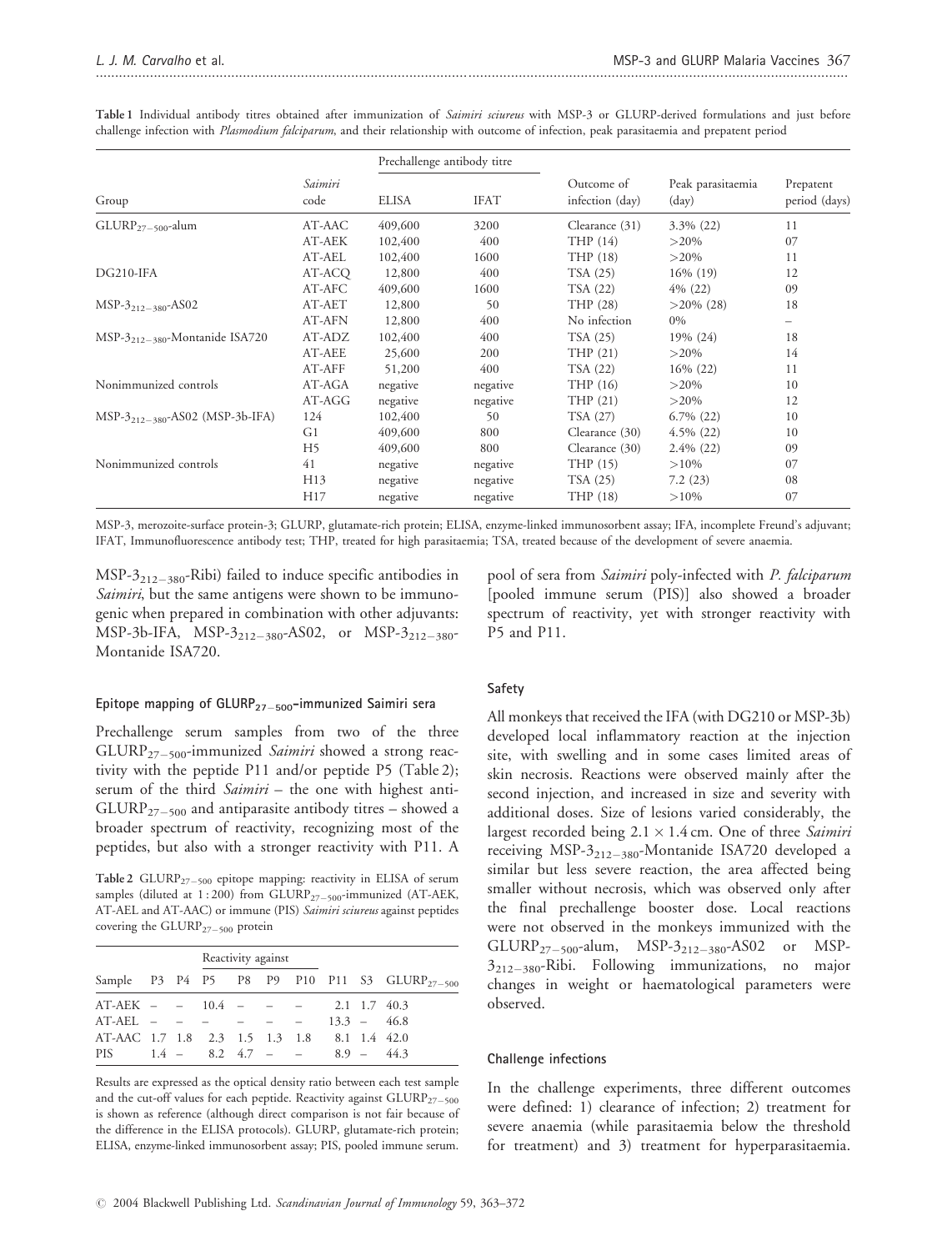A summary of the antibody titres and outcome of infection are summarized in Table 1.

The monkeys belonging to the immunization experiments 1 and 2 and two naïve nonimmunized control monkeys were challenged with 5000 P. falciparum pRBC (FUP strain). As shown in the Fig. 2(A), the two control monkeys developed detectable parasitaemia from day 12, which grew exponentially and led to decide on drug treatment on day 16 and 21.

Of the three monkeys immunized with  $GLURP_{27-500}$ alum, two developed fast rising parasitaemia, similar to the controls, and thus had to be treated on days 14 and 18 (Fig. 2B). The third monkey developed only a low-grade parasitaemia peaking at 3.3% on day 22 and was able to eliminate the parasite by day 31.

The parasitaemia presented by the two monkeys immunized with DG210-IFA did not reach the threshold for treatment (20%); one monkey remained in the range 2–4% for several days and the other remained under 10% (Fig. 2C). However, they were not able to fully eliminate the parasites and due to low haematocrit had to be treated on day 22 or 25 after challenge.

In the MSP- $3_{212-380}$ -AS02 group, one monkey completely controlled parasite growth and the other showed a delay in the appearance of parasitaemia (Fig. 2D; Table 1); however, after onset, the parasitaemia grew and reached more than 20% by day 28, requiring treatment.

Finally, in case of MSP- $3_{212-380}$ -Montanide ISA720 group, parasitaemia in one out of three monkeys had a similar behaviour to nonimmunized control monkeys, and this animal was treated on day 21 of infection (Fig. 2E); the other two maintained their parasitaemia below the threshold for treatment however, as for the DG210-IFA group, had to be treated due to the development of anaemia. Hypothermia (temperature below 38.5 °C; prechallenge range: 38.5-40.5 °C) was also observed in the animals with severe anaemia (data not shown), which required special care such as transfer to incubators and blood transfusion.

Another common feature of the immune response was a fall of antibody titres occurring within the first 2 weeks after challenge, probably reflecting an initial consumption of antibodies by the parasites, and a subsequent rise in titres due to the booster effect of the infection (data not shown). In some cases, the serological follow-up was not continued because some monkeys were presenting major falls in haematocrit, and blood withdrawals had to be restricted to a minimum to avoid an interference with the experiment and to preserve the animals.

The three *Saimiri* immunized with MSP- $3_{212-380}$ -AS02 and three naïve nonimmunized control monkeys were challenged with 50,000 P. falciparum pRBC (FUP strain). Two of three control monkeys presented a fast rise in parasitaemia and had to be treated 16 and 20 days after inoculation (Fig. 3E,F). Two of the vaccinated monkeys were able to control parasitaemia mostly below 2%, with peaks at 2.4% and 4.5% on day 22, and were able to completely eliminate the parasites by day 30 without requiring treatment (Fig. 3B,C). The third control and the third immunized monkeys developed parasitaemia higher than the two other immunized ones (with peaks of over 6% on days 23 or 22) and despite apparently



of Saimiri sciureus monkeys – nonimmunized or immunized with different glutamaterich protein (GLURP) or merozoite-surface protein (MSP)-3-derived formulations – inoculated with 5000 Plasmodium falciparum parasitized red blood cells (FUP strain). Code names of each monkey are shown on the legend on the top right side.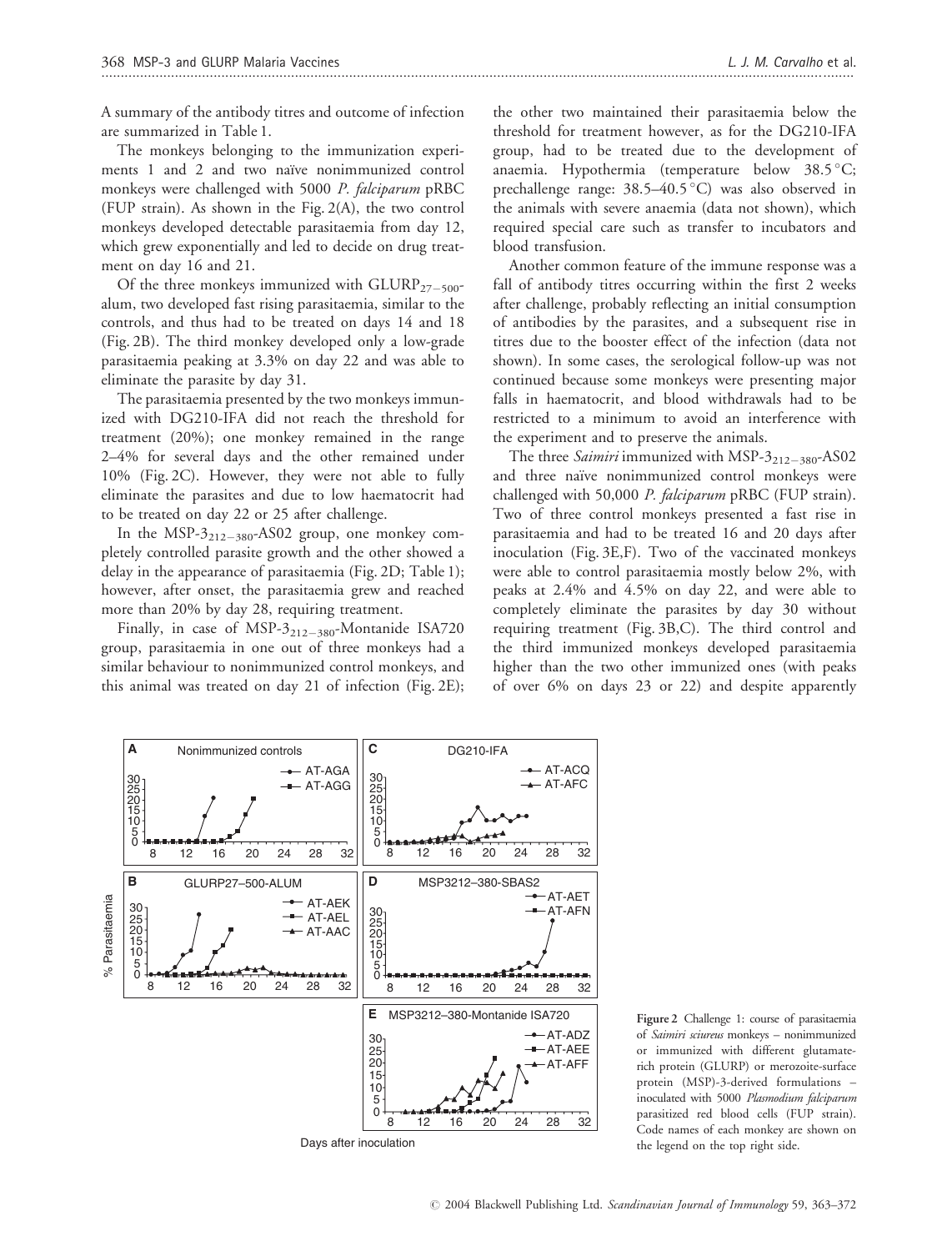

Figure 3 Challenge 2: course of parasitaemia and follow-up of anti-merozoite-surface protein (anti-MSP)- $3_{212-380}$  antibody titres (ELISA) of Saimiri sciureus monkeys – nonimmunized or immunized with MSP- $3_{212-380}$ -AS02 – during challenge infection with 50,000 Plasmodium falciparum parasitized red blood cells (FUP strain).

controlling parasitaemia, had to be treated on days 25 or 27, respectively (Fig. 3A,D), because of anaemia. A clear relationship between antibody titres before and during challenge and the outcome of infection was observed, as shown in the individual graphs (Fig. 3A–F) and in the Table 1. The two fully protected monkeys had the highest anti-MSP-3<sub>212-380</sub> (409,600) and antiparasite (800) antibody titres, whereas the immunized monkey that developed higher parasitaemia and severe anaemia presented the lowest antibody titre (102,400 anti-MSP- $3_{212-380}$  and 50 antiparasite titres). As in the previous experiment, antibody titres decreased just after infection, and this drop correlated with an increase of parasitaemia. However, the specific response was later boosted by the infection, high antibody titres being observed after day 24. This parasiteinduced increase in titres correlated with a decrease of parasitaemia finally leading to parasite elimination. In addition, prechallenge sera of the two protected monkeys, but not the immunized one that developed severe anaemia, recognized the MSP-3 polypeptide of 48 kDa in immunoblotting (data not shown). As in the previous experiment, severe anaemia was accompanied by hypothermia, and in this case, recovery from hypothermia was reflected on survival, as the nonimmunized control Saimiri, which showed a more striking fall in temperature (down to 36 °C), was unable to recover despite intensive care and died.

Considering all groups (Table 1), the mean antibody titres were higher in the monkeys that cleared infection (ELISA: 310 400; IFAT: 1300) than in those treated for

severe anaemia (ELISA: 113 067; IFAT: 475) or treated for hyperparasitaemia (ELISA: 30 400; IFAT: 281). Similarly, monkeys developing severe anaemia were treated later (mean 24.3 days) than those having hyperparasitaemia (mean 18.8 days).

For statistical analysis of the data, given the low number of animals, individuals treated for hyperparasitaemia or for severe anaemia were grouped, although it could be assumed that a partial protection had been developed in monkeys presenting severe anaemia and low parasitaemia at the time of treatment. Due to large variance and standard deviation in antibody titres measured by ELISA, an equality of variances could not be assumed, and it was not possible to evaluate the significance of the results. However, this was possible with IFAT titres, and it was shown that monkeys that cleared infection had titres significantly higher than those nonprotected  $(P = 0.041)$ . Moreover, parasite clearance was significantly correlated with antibody titres over 400 (percentile 50)  $(P = 0.0441)$ .

## **Discussion**

A malaria vaccine is expected to have a strong impact on the prevalence of this widespread disease [22], and despite the fact that it has not yet become a reality, a number of efforts is currently being undertaken to achieve this goal. In the present article, we report the immunogenicity of MSP-3 and GLURP in S. sciureus monkeys, and preliminary challenge data indicated that immunization, especially with the formulation MSP- $3_{212-380}$ -AS02, may lead to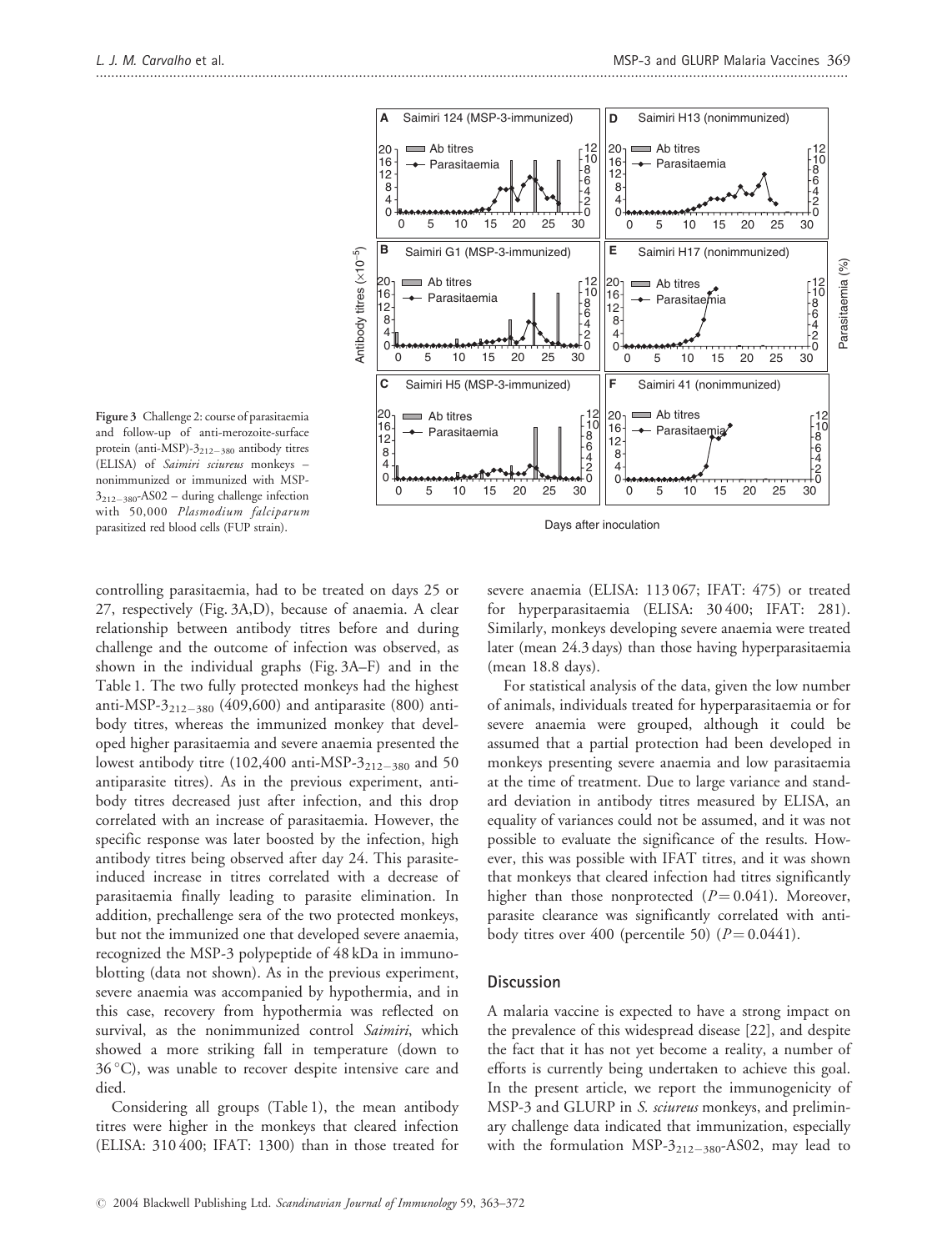protection against a P. falciparum challenge. Anti-MSP-3 and anti-GLURP antibodies induced by infection in humans have been previously shown to be effective in controlling *P. falciparum* growth *in vitro*, acting in cooperation with monocytes (ADCI assay) [4, 5] and in vivo when passively transferred in the humanized severe combined immunodeficiency (SCID) mouse [23]. The data reported here bring additional indications in favour of these two vaccine candidates by showing that artificially induced anti-MSP-3 and anti-GLURP antibodies may also be effective in vivo when induced at high enough titres.

As a first step in our evaluation of MSP-3 and GLURP in nonhuman primates, we decided to perform a preliminary assessment of several antigen-adjuvant formulations in small number of *Saimiri* so as to select the most promising ones for larger future studies. This strategy led us to reject some antigen delivery systems and to select others, particularly recombinant MSP- $3_{212-380}$  with AS02 adjuvant, based on antibody titres induced. One drawback of this choice is that the number of animals in each group, together with unavoidable variations in response from one animal to the other, does not allow us to reach statistically significant differences between groups. This was, however, compensated by performing a comparative analysis of antibody titres induced, particularly upon native parasite proteins, with the course of parasitaemia upon challenge. The FUP-SP strain of P. falciparum proved to be highly virulent for S. sciureus sciureus, as previously described [20], in all naïve animals except one that resisted longer to parasite growth but developed severe anaemia. In contrast, the immunized animals controlling parasite growth had higher antibody titres than those shown to be more susceptible, providing a strong indication that protection is associated with antibody levels above a given threshold and providing a clue as to why all animals within a group did not have the same outcome.

In the case of MSP-3, our protection data are in agreement with that recently reported by Hisaeda et al. [24]. Using Freund's complete adjuvant in *Aotus* monkeys, these authors demonstrated improved protection in animals immunized with MSP-3 as compared to the most effective to-date MSP-1 and observed a correlation with prechallenge anti-MSP-3, though not anti-MSP-1, antibody titres. Our work now brings forth the important indication that protection may also be induced using adjuvants that are acceptable for human use, particularly AS02, with which considerable experience in humans has accumulated. The combined information derived from the two studies brings hope that similar formulations can be effective in humans. This is important as it has been proposed that only Freund's complete adjuvant could induce protection against malaria challenge in Saimiri and Aotus monkeys [25]. This was supported mainly by experiments performed using MSP-1-derived formulations [26]. Our results suggest that this conclusion might be limited to MSP-1, though not to other antigens.

We have studied several distinct antigen-adjuvant formulations. Some of the polypeptides employed as immunogens were of very small size and therefore possibly suboptimally immunogenic. They were selected on the basis of satisfactory immunogenicity in rodents (unpublished data), which however, may behave differently from primates and covered several B- and T-cell epitopes identified in malaria-exposed populations. The majority of the formulations tested were shown to be immunogenic, with lasting responses in most cases. Even when serum antibodies could no longer be detected several weeks or months following the last administration of the immunogen, a typical secondary response could be elicited with a single further dose. In fact, as few as two or three immunizing doses were sufficient in most cases to induce the highest titres observed, but the subsequent booster immunizations were important to show the induction of lasting memory by the formulations evaluated. In addition, the recall effect provides indirect evidence of proper T-cell stimulation by the formulations (T-cell proliferation assays were not performed to avoid major bleedings of these small animals). These data are encouraging in view of the limitations of adjuvants available for human use. The most effective formulation used here had the AS02 adjuvant (formerly SBAS2), which has successfully passed several trials in humans [27], as it is also the case of Montanide ISA720 [28]. Although animals in one of the two AS02 groups had received IFA 18 months earlier, the protection in the group that did not receive it was similar, indicating adequate efficacy of AS02 alone. The apparent lower immunogenicity of MSP-3 in relation to GLURP is counterbalanced by the observations that lower amounts of anti-MSP-3 antibodies are necessary to have the same effect of anti-GLURP antibodies in ADCI assays [6] (unpublished material) as well as in P. falciparum-infected SCID mice [23]. This is also supported by the control of parasitaemia observed in the present study.

The antibody titres were quite variable from monkey to monkey within a given group, whatever the antigen or adjuvant used. These observations are crucial in view of the relationship between prechallenge antibody titres and outcome of infection. It would seem that antibodies must be present in sufficient quantity to keep parasitaemia at low levels until boosting by the infection leads to a powerful secondary response that eliminates the parasite. Results suggest that suboptimal titres may still partially contain the parasite growth, but as the presence of parasitaemia for long period leads to anaemia, this in turn precluded a long-enough follow-up. This observation also brings the concern that suboptimal titres may lead to controlled but persisting parasitaemia and induction of anaemia in postvaccination primary infections; hence, optimal immunization strategies should be developed. The relevance of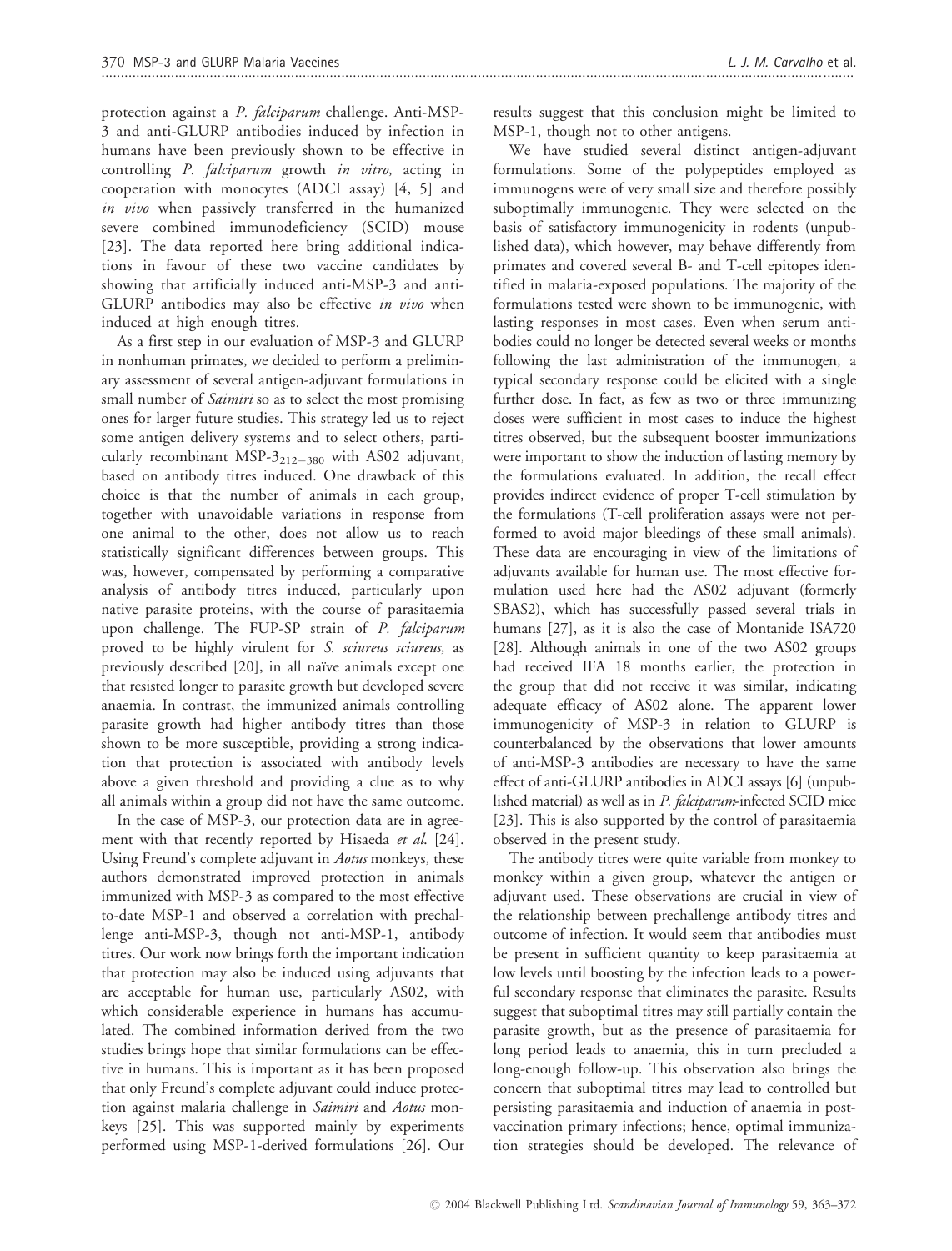Saimiri monkeys to humans in terms of the epitopes targeted by immune responses and immunogenicity is debatable [22, 25, 29], so that the differences and individual variations in immunogenicity of the most promising formulations studied here would have to be addressed in phase I clinical trials.

In the case of GLURP, the control of parasitaemia in only one of three immunized animals remains of debatable significance, as this may have occurred by chance rather than by the effective action of antibodies elicited by immunization. Again, two observations provide insight supporting the latter. Firstly, the protected animal presented antibody titres higher than the two nonprotected GLURP-immunized monkeys. Secondly, it presented a different pattern of fine epitope recognition. The peptides P3, P11 and S3 have been described as containing the major B-cell epitopes recognized by humans exposed to natural transmission [6], and affinity-purified human antibodies to P3 were shown to be the most effective in ADCI. In contrast, P5 and P11, two neighbouring epitopes in the  $GLURP_{27-500}$  molecule, were found to be immunodominant for Saimiri monkeys. P3 was recognized only by the animal that controlled parasitaemia. This emphasizes the importance to study whether in phase I clinical trials  $GLURP_{27-500}$  would induce antibodies with the same fine specificity as those induced under natural exposure conditions.

An important point is that the immunogens are well conserved among various Plasmodium isolates and that the challenge infection strongly boosted the specific response induced by immunization. Therefore, this can be also expected to occur in exposed vaccinated individuals.

In summary, the results reported here add a new piece to the data supporting MSP-3 and GLURP as malaria vaccine candidates and should stimulate further studies using larger groups of animals to confirm the results indicated by the present work.

# Acknowledgments

This work was supported by the Scientific and Technological Cooperation with the Developing Countries INCO program of the Commission of the European Communities contract CT 950021, the Brazilian National Research Council (CNPq), the 'Programa de Desenvolvimento Tecnológico de Insumos para Saúde' (PDTIS) of Fiocruz, the Instituto Oswaldo Cruz/Fiocruz and with resources from the National Primate Center and Instituto Evandro Chagas/Funasa. Dr Leonardo Carvalho was recipient of a fellowship from Fiocruz-FAPERJ. Dr Claudio Daniel-Ribeiro is recipient of a fellowship from CNPq. We thank Joe Cohen, Sylvie Cayphas and GlaxoSmith-Kline for supplying the AS02 adjuvant used in this study. We are grateful to numerous people for their support and assistance: Virgilio Silva, Antonio Mota and Antenor

Andrade (for providing all support) and to Marcelo Pinto (for performing splenectomy of Saimiri) in the Fiocruz Department of Primatology; Dr Francisco Inácio Bastos for the statistical analysis of the data; Dr José Maria de Souza for providing conditions for laboratory work in Belém; Miguel Alfredo Costa, Miguel Gonçalves, Andrea Fernandes, José Maria Nascimento, Mette Andersen and Ayla Alves for technical and secretary support; Dr Thierry Fandeur for providing the *P. falciparum* FUP strain; Dr Julio Cesar Pieczarka and Jorge Rissino for karyotyping the Saimiri; and Dr Maria de Fátima Ferreira da Cruz for critically reviewing this manuscript.

## References

- 1 Cohen S, Mcgregor IA. Gamma-globulin and acquired immunity to human malaria. Nature 1961;192:733–7.
- 2 Bouharoun-Tayoun H, Attanath P, Sabchareon A, Chongsupha-Jarsiddhi T, Druilhe P. Antibodies that protect humans against Plasmodium falciparum blood stages do not on their own inhibit parasite growth in vitro but act in cooperation with monocytes. J Exp Med 1990;172:1633–41.
- 3 Druilhe P, Perignon JL. In vivo veritas: lessons from immunoglobulintransfer experiments in malaria patients. Ann Trop Med Parasitol 1997;91:S37–S53.
- 4 Oeuvray C, Bouharoun-Tayoun H, Grass-Masse H et al. Merozoite surface protein-3: a malaria protein inducing antibodies that promote Plasmodium falciparum killing by co-operation with blood monocytes. Blood 1994;84:1594–602.
- 5 Theisen M, Soe S, Oeuvray C et al. The glutamate-rich protein (GLURP) of *Plasmodium falciparum* is a target for antibody-dependent monocyte-mediated inhibition of parasite growth in vitro. Infect Immun 1998;66:11–7.
- 6 Theisen M, Soe S, Jessing SG et al. Identification of a major B-cell epitope of the Plasmodium falciparum glutamate-rich protein (GLURP), targeted by human antibodies mediating parasite killing. Vaccine 2001;19:204–12.
- 7 Dodoo D, Theisen M, Kurtzhals JAL et al. Naturally acquired antibodies to the glutamate-rich protein are associated with protection against Plasmodium falciparum malaria. J Infect Dis 2000;181:1202-5.
- 8 Oeuvray C, Theisen M, Rogier C, Trape JF, Jepsen S, Druilhe P. Cytophilic immunoglobulin responses to Plasmodium falciparum glutamate-rich protein are correlated with protection against clinical malaria in Dielmo, Senegal. Infect Immun 2000;68:2617–20.
- 9 McColl MJ, Anders RF. Conservation of structural modifs and antigenic diversity in the Plasmodium falciparum merozoite surface protein-3 (MSP-3). Mol Biochem Parasitol 1997;90:21–31.
- 10 Stricker K, Vuust J, Jepsen S, Oeuvray C, Theisen M. Conservation and heterogeneity of the Glutamate-rich protein (GLURP) among field isolates and laboratory lines of Plasmodium falciparum. Mol Biochem Parasitol 2000;111:123–30.
- 11 Herrera S, Perlaza BL, Bonelo A, Arevalo-Herrera M. Aotus monkeys: their great value for antimalaria vaccines and drug testing. Int J Parasitol 2002;32:1625–35.
- 12 Carvalho LJM, Alves FA, Oliveira SG et al. Severe anemia affects both splenectomized and non-splenectomized Plasmodium falciparum-infected Aotus infulatus monkeys. Mem Inst Oswaldo Cruz 2003;98:679-86.
- 13 Gysin J. Relevance of the squirrel monkey as a model for experimental human malaria. Res Immunol 1991;142:649–54.
- 14 WHO/OMS. Memorandum from a WHO meeting: role of nonhuman primates in malaria vaccine development. B World Health Organ 1988;66:719.
- 15 Theisen M, Vuust J, Gottschau A, Jepsen S, Hogh B. Antigenicity and immunogenicity of recombinant glutamate-rich protein of